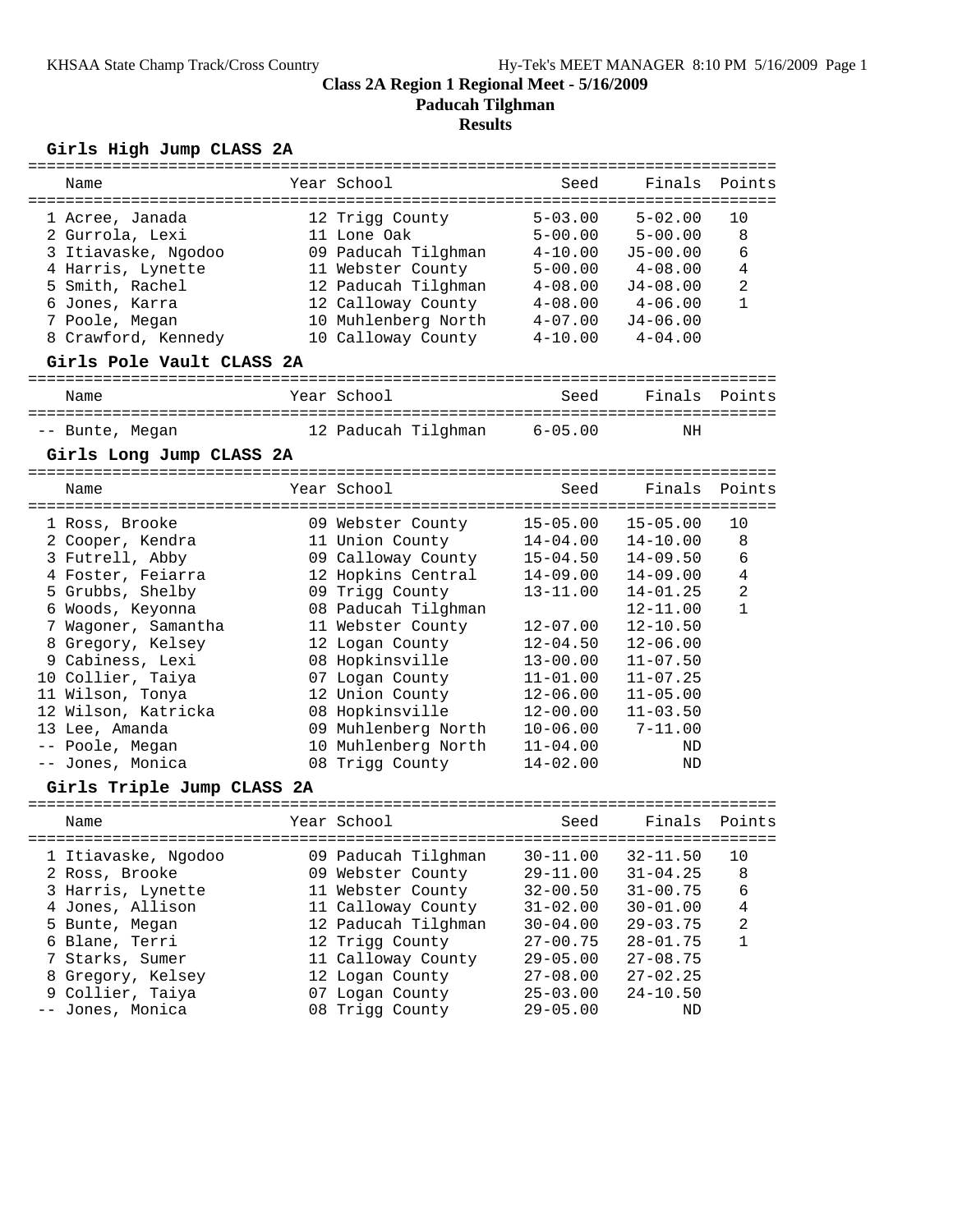**Paducah Tilghman**

# **Results**

#### **Girls Shot Put CLASS 2A**

|                         | Name                                   |  | Year School                         | Seed         | Finals       | Points         |
|-------------------------|----------------------------------------|--|-------------------------------------|--------------|--------------|----------------|
|                         | -------------------------------------- |  | =================================== |              |              |                |
|                         | 1 Cobb, Brianna                        |  | 12 Hopkins Central                  | $31 - 09.00$ | $31 - 04.00$ | 10             |
|                         | 2 McElroy, Kandace                     |  | 12 Webster County                   | $31 - 08.50$ | $29 - 11.00$ | 8              |
|                         | 3 Weldon, Meghan                       |  | 10 Webster County                   | $28 - 07.00$ | $28 - 08.00$ | 6              |
|                         | 4 Cartas, Chelsea                      |  | 11 Logan County                     | $32 - 04.00$ | $28 - 07.00$ | 4              |
|                         | 5 Miller, Shikeya                      |  | 10 Hopkinsville                     | $27 - 04.00$ | 27-05.00     | 2              |
|                         | 6 Groves, Macy                         |  | 10 Muhlenberg North                 | 26-01.00     | $25 - 00.00$ | $\mathbf{1}$   |
|                         | 7 Mikulcik, Alaina                     |  | 11 Calloway County                  | $25 - 03.00$ | $24 - 07.00$ |                |
|                         | 8 Strode, Autumn                       |  | 10 Logan County                     | $27 - 04.00$ | 24-04.00     |                |
|                         | 8 Cabiness, Lexi                       |  | 08 Hopkinsville                     | $24 - 08.00$ | $24 - 04.00$ |                |
|                         | 10 Tavernaro, Natalie                  |  | 10 Lone Oak                         | $26 - 02.00$ | $22 - 11.00$ |                |
|                         | 11 Shelton, Madyson                    |  | 11 Paducah Tilghman                 | $28 - 00.00$ | $22 - 00.00$ |                |
|                         | 12 Orange, Whitney                     |  | 12 Hopkins Central                  | $21 - 09.50$ | 21-06.00     |                |
|                         | 13 Taylor, Vickie                      |  | 10 Muhlenberg North                 | $22 - 00.50$ | $21 - 00.00$ |                |
|                         | 14 Craft, Sarah                        |  | 12 Paducah Tilghman                 | $26 - 00.00$ | $20 - 06.00$ |                |
|                         | 15 Jones, Rodrey                       |  | 09 Trigg County                     | $19 - 08.00$ | $18 - 06.00$ |                |
|                         | -- Tyler, Marjorie                     |  | 12 Trigg County                     | $25 - 07.00$ | DQ           |                |
|                         | Girls Discus Throw CLASS 2A            |  |                                     |              |              |                |
|                         |                                        |  |                                     |              |              |                |
|                         | Name                                   |  | Year School                         | Seed         | Finals       | Points         |
|                         | 1 Mikulcik, Alaina                     |  | 11 Calloway County                  | $101 - 09$   | $94 - 00$    | 10             |
|                         | 2 McElroy, Kandace                     |  | 12 Webster County                   | $100 - 05$   | $92 - 05$    | 8              |
|                         | 3 Gregory, Kelsey                      |  | 12 Logan County                     | $94 - 00$    | $90 - 03$    | 6              |
|                         | 4 Craft, Sarah                         |  | 12 Paducah Tilghman                 | $80 - 10$    | $86 - 01$    | $\overline{4}$ |
|                         | 5 Weldon, Meghan                       |  | 10 Webster County                   | $86 - 08$    | $85 - 05$    | 2              |
|                         |                                        |  |                                     |              |              | $\mathbf{1}$   |
|                         | 6 Tavernaro, Natalie                   |  | 10 Lone Oak                         | $76 - 02$    | $76 - 05$    |                |
|                         | 7 Strode, Autumn                       |  | 10 Logan County                     | $71 - 00$    | $75 - 05$    |                |
|                         | 8 Shelton, Madyson                     |  | 11 Paducah Tilghman                 | $75 - 04$    | $66 - 11$    |                |
|                         | 9 Wilson, Deasia                       |  | 07 Trigg County                     | $61 - 08$    | $64 - 02$    |                |
|                         | 10 Miller, Shikeya                     |  | 10 Hopkinsville                     | $64 - 08$    | $61 - 03$    |                |
|                         | 11 Groves, Macy                        |  | 10 Muhlenberg North                 | $60 - 04$    | $58 - 02$    |                |
|                         | 12 Taylor, Vickie                      |  | 10 Muhlenberg North                 | 56-11        | $56 - 04$    |                |
|                         | 13 Jones, Rodrey                       |  | 09 Trigg County                     | $58 - 06$    | $49 - 05$    |                |
|                         | 14 Cabiness, Lexi                      |  | 08 Hopkinsville                     | $50 - 00$    | $43 - 05$    |                |
| Boys High Jump CLASS 2A |                                        |  |                                     |              |              |                |
|                         | Name                                   |  | Year School                         | Seed         | Finals       | Points         |
|                         | 1 McCarley, Aaron                      |  | 12 Hopkinsville                     | $6 - 06.00$  | $6 - 02.00$  | 10             |
|                         | 2 Miller, T J                          |  | 12 Caldwell County                  | $6 - 00.00$  | $6 - 00.00$  | 8              |
|                         | 3 Dixon, Brad                          |  | 11 Caldwell County                  | $5 - 08.00$  | $J6 - 00.00$ | 5              |
|                         | 3 Garner, George                       |  | 12 Calloway County                  | $6 - 00.00$  | $J6 - 00.00$ | 5              |
|                         | 5 Kelly, Joseph                        |  | 12 Calloway County                  | $6 - 00.00$  | $5 - 10.00$  | 2              |
|                         | 6 McDonald, Robert                     |  | 11 Logan County                     | $5 - 10.00$  | $5 - 08.00$  | $\mathbf{1}$   |
|                         | 7 Patterson, I-Rell                    |  | 10 Hopkinsville                     | $5 - 07.00$  | $J5 - 08.00$ |                |
|                         | 8 Hudson, Will                         |  | 09 Paducah Tilghman                 | $5 - 08.00$  | $5 - 06.00$  |                |
|                         |                                        |  | 11 Webster County                   |              |              |                |
|                         | 9 Winstead, James                      |  |                                     | $5 - 06.00$  | $5 - 02.00$  |                |
|                         | 10 Spencer, David                      |  | 12 Lone Oak                         | $5 - 02.00$  | $J5 - 02.00$ |                |
|                         | Williams, LaBrice                      |  | 12 Webster County                   | $5 - 08.00$  | ΝH           |                |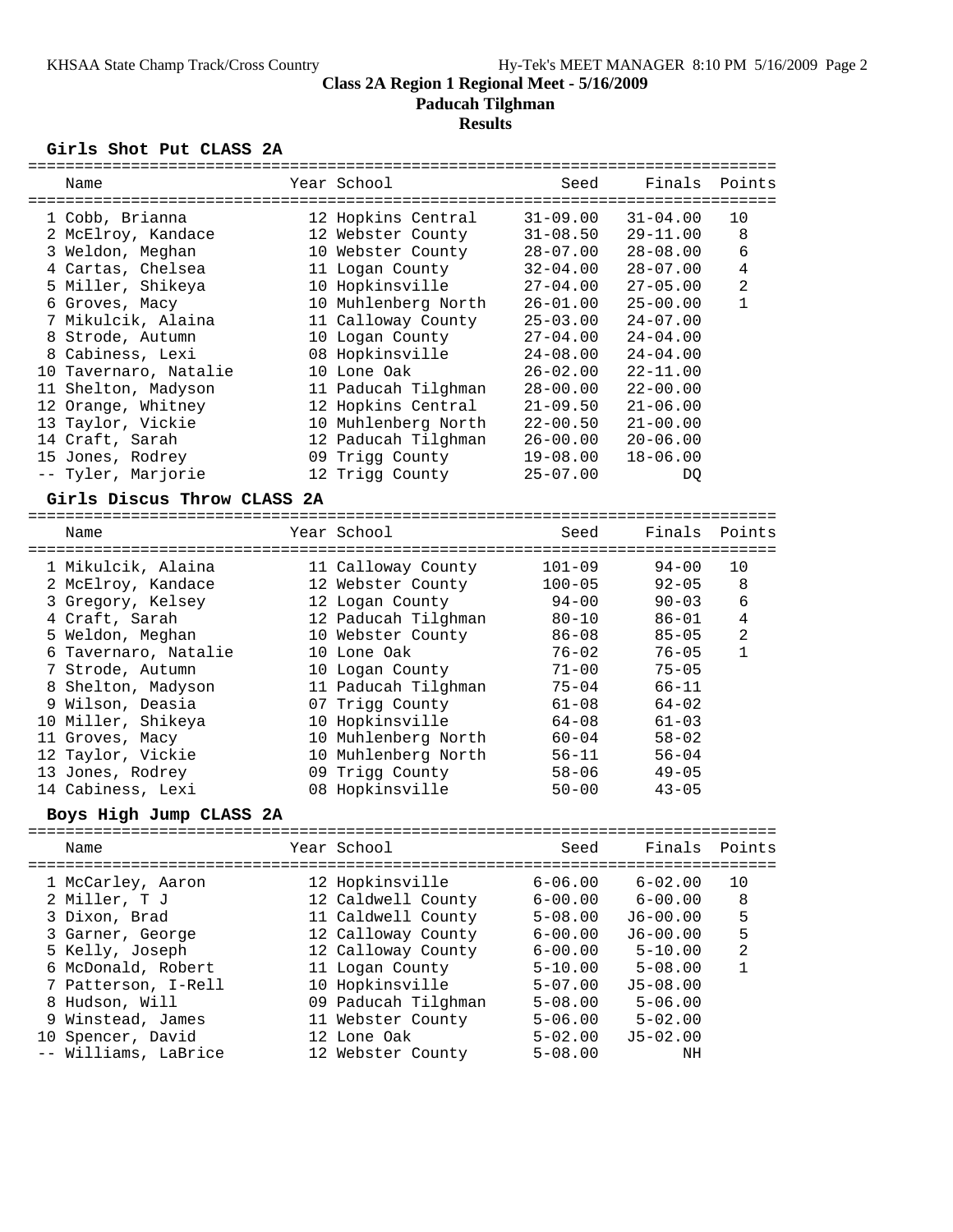### **Class 2A Region 1 Regional Meet - 5/16/2009 Paducah Tilghman Results**

# **Boys Pole Vault CLASS 2A**

|       | -----------               |                     | ================================== |              |                |
|-------|---------------------------|---------------------|------------------------------------|--------------|----------------|
|       | Name                      | Year School         | Seed                               | Finals       | Points         |
|       |                           |                     | $9 - 06.00$                        | $10 - 06.00$ | 10             |
|       | 1 Beans, Landon           | 09 Paducah Tilghman | $10 - 00.00$                       | $10 - 00.00$ | 7              |
|       | 2 Savage, Matt            | 11 Trigg County     |                                    |              | 7              |
|       | 2 Wynne, Justin           | 09 Paducah Tilghman | $10 - 00.00$                       | $10 - 00.00$ |                |
|       | 4 P'Pool, Josh            | 12 Trigg County     | 8-06.00                            | $8 - 06.00$  | $\overline{4}$ |
|       | 5 Hall, Scott             | 11 Lone Oak         | $8 - 00.00$                        | $7 - 06.00$  | 2              |
|       | -- Arreaza, Roberto       | 11 Lone Oak         | $6 - 00.00$                        | NH           |                |
|       | Boys Long Jump CLASS 2A   |                     |                                    |              |                |
|       | Name                      | Year School         | Seed                               | Finals       | Points         |
|       |                           |                     |                                    |              |                |
|       | 1 Washington, Thomas      | 11 Logan County     | $22 - 08.00$                       | $20 - 11.00$ | 10             |
|       | 2 Foster, Davin           | 10 Union County     | $19 - 11.25$                       | $20 - 02.00$ | 8              |
|       | 3 Brown, Rashad           | 10 Paducah Tilghman | $21 - 09.00$                       | $20 - 00.00$ | 6              |
|       | 4 Willis, Tyrell          | 11 Calloway County  | $19 - 11.00$                       | $18 - 11.00$ | $\overline{4}$ |
|       | 5 Hetrick, Kyle           | 12 Union County     | $19 - 11.50$                       | $18 - 08.00$ | $\overline{2}$ |
|       | 6 BeeBe, Sean             | 11 Trigg County     | $19 - 09.75$                       | $18 - 05.00$ | $\mathbf{1}$   |
|       | 7 Harris, Joe             | 12 Hopkinsville     | $20 - 05.00$                       | $18 - 04.50$ |                |
|       | 8 Baker, Shammah          | 11 Webster County   | $18 - 11.00$                       | $18 - 03.00$ |                |
|       | 9 Opel, Bradley           | 10 Paducah Tilghman | $18 - 10.00$                       | $18 - 00.50$ |                |
|       | 9 Heady, Cody             | 12 Hopkins Central  | $14 - 09.00$                       | $18 - 00.50$ |                |
|       | 11 Brown, Javon           | 10 Caldwell County  | $18 - 11.50$                       | $17 - 11.50$ |                |
|       | 12 Collier, Avery         | 09 Logan County     | $15 - 07.00$                       | $14 - 04.00$ |                |
|       | 13 Lee, Wayne             | 12 Muhlenberg North | $9 - 10.00$                        | $9 - 01.00$  |                |
|       | -- Pham, Luan             | 12 Lone Oak         | $15 - 00.00$                       | ND           |                |
|       | -- Smith, CJ              | 08 Hopkinsville     | $19 - 02.00$                       | $\rm ND$     |                |
|       | -- Williams, LaBrice      | 12 Webster County   | $20 - 02.00$                       | ND           |                |
|       | -- Partee, T J            | 12 Caldwell County  | $18 - 08.00$                       | ND           |                |
|       | Boys Triple Jump CLASS 2A |                     |                                    |              |                |
|       | Name                      | Year School         | Seed                               | Finals       | Points         |
|       |                           |                     |                                    |              |                |
|       | 1 Washington, Thomas      | 11 Logan County     | $47 - 07.00$                       | $45 - 04.50$ | 10             |
|       | 2 Jackson, Justin         | 12 Lone Oak         | $44 - 02.50$                       | $42 - 06.00$ | 8              |
|       | 3 Garner, George          | 12 Calloway County  | $44 - 08.00$                       | $42 - 05.00$ | 6              |
|       | 4 white, Dustin           | 12 Trigg County     | $42 - 02.00$                       | $39 - 08.00$ | $\overline{4}$ |
|       | 5 Hetrick, Kyle           | 12 Union County     | $36 - 00.50$                       | $38 - 07.50$ | $\overline{a}$ |
|       | 6 Kelly, Joseph           | 12 Calloway County  | $38 - 04.00$                       | $37 - 05.00$ | $\mathbf{1}$   |
|       | 7 Dixon, Brad             | 11 Caldwell County  | $35 - 05.00$                       | $35 - 04.50$ |                |
|       | 8 Heady, Cody             | 12 Hopkins Central  | $35 - 08.75$                       | $34 - 08.00$ |                |
|       | 8 Johnson, DeShawn        | 12 Hopkinsville     | $37 - 08.25$                       | $34 - 08.00$ |                |
|       | 10 Winstead, James        | 11 Webster County   | $33 - 01.00$                       | $33 - 08.50$ |                |
|       | 11 Pham, Luan             | 12 Lone Oak         | $32 - 11.00$                       | $33 - 03.00$ |                |
|       | 12 Hicks, Cordarius       | 09 Union County     | $34 - 05.50$                       | $32 - 06.00$ |                |
|       | 13 Collier, Avery         | 09 Logan County     | $30 - 11.00$                       | $32 - 00.00$ |                |
| $- -$ | Hodge, Javarious          | 09 Paducah Tilghman | $39 - 11.00$                       | ΝD           |                |
|       | Williams, LaBrice         | 12 Webster County   | $41 - 02.00$                       | ND           |                |
|       | -- Harris, Joe            | 12 Hopkinsville     | $37 - 02.00$                       | ΝD           |                |
|       |                           |                     |                                    |              |                |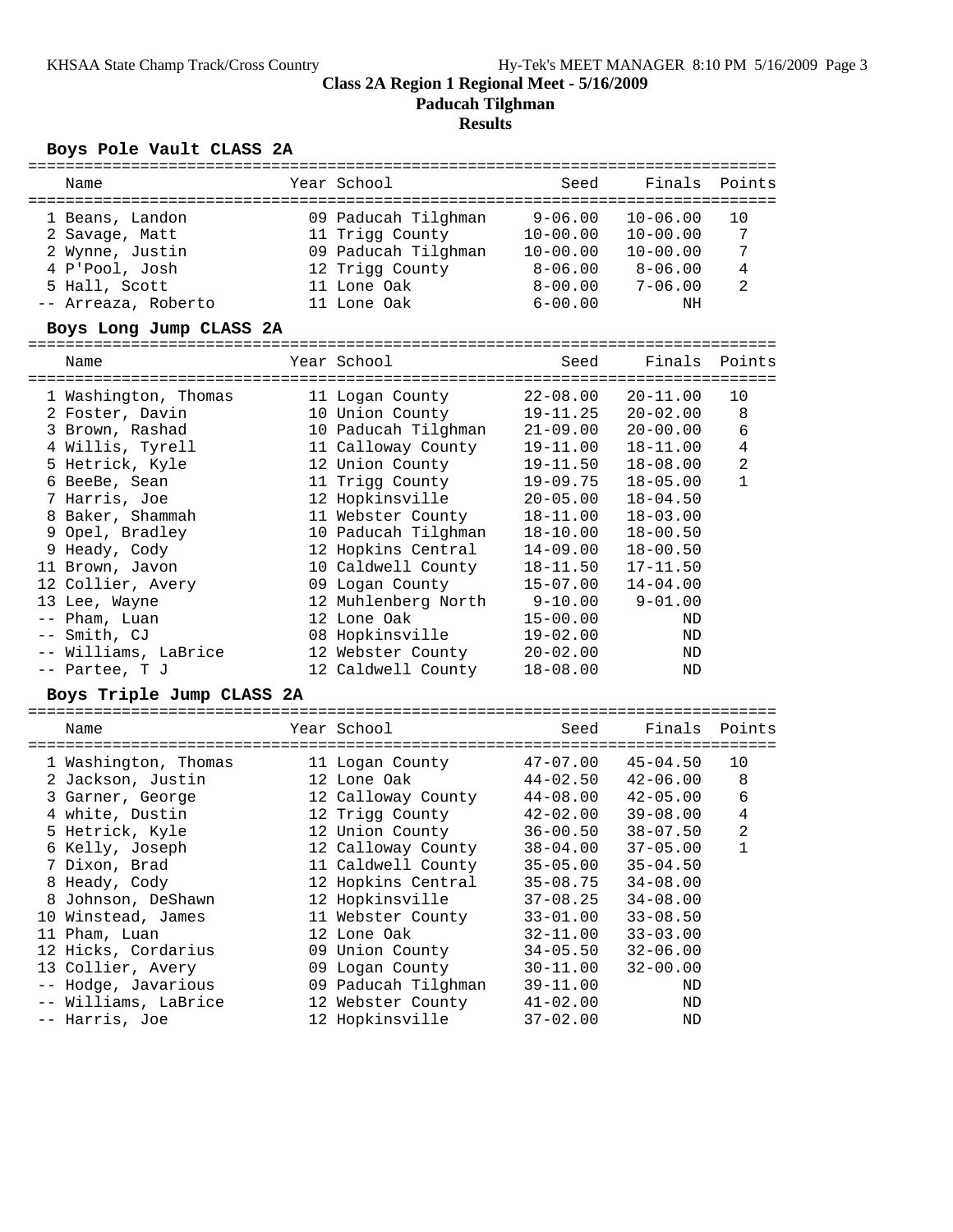**Paducah Tilghman**

### **Results**

### **Boys Shot Put CLASS 2A**

|  | Name                       |  | Year School                                         | Seed               | Finals       | Points       |  |
|--|----------------------------|--|-----------------------------------------------------|--------------------|--------------|--------------|--|
|  |                            |  |                                                     |                    |              |              |  |
|  | 1 Willis, Tyrell           |  | 11 Calloway County                                  | $51 - 07.00$       | $49 - 09.00$ | 10           |  |
|  | 2 Carpenter, Timothy       |  | 11 Logan County                                     | $39 - 06.50$       | $41 - 07.00$ | 8            |  |
|  | 3 Watkins, Dustin          |  | 12 Webster County                                   | 40-00.00           | $40 - 05.00$ | 6            |  |
|  | 4 Wheeler, Cordarius       |  | 12 Hopkinsville                                     | $38 - 11.00$       | $39 - 07.00$ | 4            |  |
|  | 5 BeeBe, Sean              |  | 11 Trigg County                                     | $39 - 04.00$       | $38 - 02.00$ | 2            |  |
|  | 6 McGee, Timmy             |  | 12 Trigg County                                     | $39 - 04.00$       | $37 - 04.00$ | $\mathbf{1}$ |  |
|  | 7 Berry, Chase             |  | 10 Webster County                                   | $36 - 05.00$       | $35 - 06.00$ |              |  |
|  | 8 Malone, Mason            |  | 09 Paducah Tilghman                                 | $32 - 00.00$       | $35 - 00.00$ |              |  |
|  | 9 Chick, Jordan            |  | 11 Logan County                                     | $31 - 09.00$       | $34 - 06.00$ |              |  |
|  | 10 Buford, Dee             |  | 10 Paducah Tilghman                                 | $31 - 00.00$       | $34 - 04.00$ |              |  |
|  | 11 Poe, Shane              |  | 11 Hopkinsville                                     | $33 - 11.00$       | $33 - 08.00$ |              |  |
|  | 12 Fleming, Marcus         |  | 11 Muhlenberg North                                 | 28-06.00           | $33 - 02.00$ |              |  |
|  | 13 Hicks, Cordarius        |  | 09 Union County                                     | $33 - 04.50$       | $32 - 07.00$ |              |  |
|  | 14 Gregory, Adonijah       |  | 10 Union County                                     | $30 - 02.50$       | $29 - 07.00$ |              |  |
|  | 15 Ewing, Josh             |  | 10 Muhlenberg North                                 | $28 - 11.50$       | $27 - 05.00$ |              |  |
|  | -- Sutton, Zack            |  | 11 Hopkins Central                                  | $31 - 01.00$       | ND           |              |  |
|  | -- Tompkins, Logan         |  | 11 Hopkins Central                                  | $32 - 02.00$       | ND           |              |  |
|  | -- Porter, Jacob           |  | 11 Lone Oak                                         | $40 - 04.00$       | ND           |              |  |
|  |                            |  |                                                     |                    |              |              |  |
|  | Boys Discus Throw CLASS 2A |  |                                                     |                    |              |              |  |
|  |                            |  |                                                     |                    |              |              |  |
|  | Name                       |  | Year School                                         | Seed               | Finals       | Points       |  |
|  |                            |  |                                                     |                    |              |              |  |
|  | 1 Willis, Tyrell           |  | 11 Calloway County                                  | $152 - 00$         | $137 - 03$   | 10           |  |
|  | 2 Jones, Joe               |  | 10 Paducah Tilghman                                 | 121-09             | $135 - 04$   | 8            |  |
|  | 3 Grubbs, Javen            |  | 11 Trigg County                                     | 122-05             | $129 - 00$   | 6            |  |
|  | 4 Carpenter, Timothy       |  | 11 Logan County                                     | $125 - 04$         | $117 - 00$   | 4            |  |
|  | 5 Berry, Chase             |  | 10 Webster County                                   | 114-01             | $111 - 10$   | 2            |  |
|  | 6 Chick, Jordan            |  | 11 Logan County                                     | 112-03             | $108 - 00$   | $\mathbf{1}$ |  |
|  | 7 Tompkins, Logan          |  | 11 Hopkins Central                                  | 107-01             | $103 - 06$   |              |  |
|  | 8 Wilson, Akeem            |  | 10 Trigg County                                     | $105 - 00$         | $102 - 09$   |              |  |
|  | 9 Hulett, Spencer          |  | 09 Union County                                     | 97-04              | $96 - 00$    |              |  |
|  | 10 McKinney, Jay           |  | 11 Paducah Tilghman                                 | $95 - 00$          | $95 - 03$    |              |  |
|  | 11 Humphries, Stetson      |  | 11 Hopkinsville                                     | $95 - 03$          | $93 - 00$    |              |  |
|  | 12 Fleming, Marcus         |  | 11 Muhlenberg North                                 | 102-09             | $92 - 00$    |              |  |
|  | 13 Wheeler, Cordarius      |  | 12 Hopkinsville                                     | 90-06              | $88 - 00$    |              |  |
|  | 14 Watkins, Dustin         |  | 12 Webster County                                   | $84 - 00$          | $87 - 04$    |              |  |
|  | 15 Ewing, Josh             |  | 10 Muhlenberg North                                 | $70 - 00$          | $59 - 00$    |              |  |
|  | -- Sutton, Zack            |  | 11 Hopkins Central                                  | $53 - 03$          | ND           |              |  |
|  | -- Gregory, Adonijah       |  | 10 Union County                                     | $59 - 07$          | ΝD           |              |  |
|  | -- Porter, Jacob           |  | 11 Lone Oak                                         | $127 - 00$         | <b>ND</b>    |              |  |
|  |                            |  |                                                     |                    |              |              |  |
|  |                            |  | Women - CLASS 2A - Team Rankings - 18 Events Scored |                    |              |              |  |
|  |                            |  |                                                     |                    |              |              |  |
|  | 1) Paducah Tilghman        |  | 101                                                 | 2) Trigg County    |              | 100          |  |
|  | 3) Webster County          |  | 92                                                  | 4) Calloway County |              | 66           |  |
|  | 5) Lone Oak                |  | 34                                                  | 6) Hopkinsville    |              | 33           |  |
|  | Muhlenberg South<br>7)     |  | 29                                                  | 8) Union County    |              | 26           |  |
|  | 9) Hopkins County Central  |  | 24                                                  | 10) Logan County   |              | 17           |  |
|  | 11) Muhlenberg North       |  | 2                                                   |                    |              |              |  |